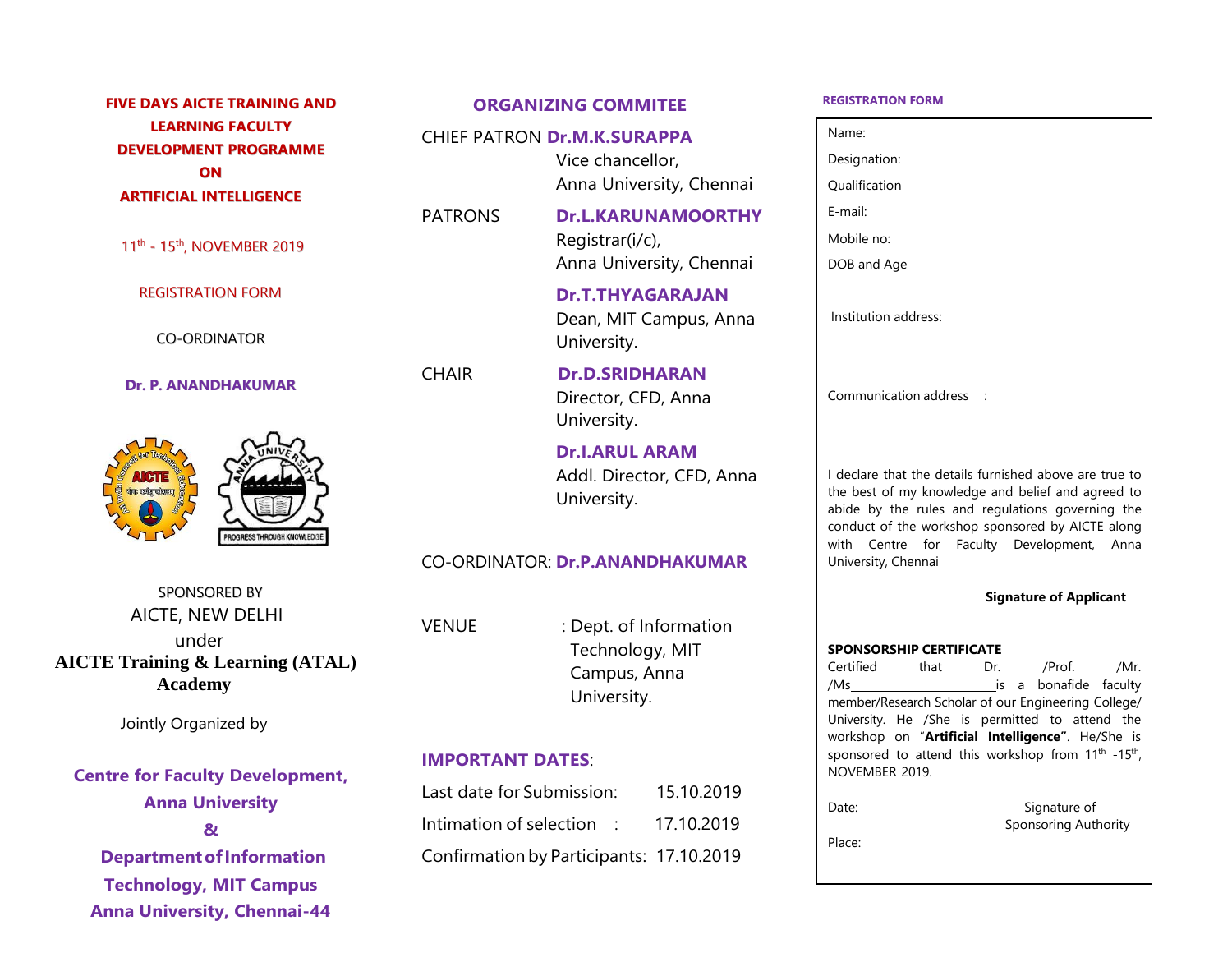## **Anna University**

Anna University was established on 4th September 1978. It offers higher education in Engineering, Technology and allied Sciences relevant to the current and projected needs of the society. Besides promoting research and disseminating knowledge gained there from, it fosters cooperation between the academic and industrial communities.

#### **MIT Campus**

In 1949, Shri.C.Rajam, gave the newly independent India, Madras Institute of Technology, so that MIT could establish the strong technical base it needed to take its place in the world. It was merged with Anna University in the year 1978. Sixty years hence, while it continues to be a pioneer in courses that it gave birth to, it is already renowned for producing the crème de la crème of the scientific community in more nascent courses such as Computer Science and Information Technology.

#### **About the Department**

Department of Information Technology, MIT, Anna University, thrives to accomplish its vision of developing dexterous and proficient students. Its progress is growing exponentially in contributing efficient and technically sound students to the corporate world. The department has a team of dynamic, young and dedicated staff, with specialization in wide array of areas. It offers full time and part time courses for UG, PG and Research. The department receives funds from DST under FIST programme.

#### **ABOUT THE COURSE**

Artificial Intelligence is a major step forward in how computer system adapts, evolves and learns. It has widespread application in almost every industry and is considered to be a big technological shift, similar in scale to past events such as the industrial revolution, the computer age, and the smart phone revolution. This course will give an opportunity to gain expertise in one of the most fascinating and fastest growing areas of Computer Science through classroom program that covers fascinating and compelling topics related to human intelligence and its applications in industry, defence, healthcare, agriculture and many other areas. This course will

give the audience a rigorous, advanced foundation in Artificial Intelligence.

## **COURSE CONTENTS**

- Introduction to Artificial Intelligence
- Problem Formulations & Representations
- Search Algorithms
- Heuristic Search Algorithms
- Knowledge Engineering
- Probabilistic Reasoning
- Markov Decision Process
- Introduction to Robotics
- Introduction to Machine Learning
- An Overview about Fuzzy Logic Systems
- Reinforcement Learning
- Scope & Future of AI
- Hands on Sessions

#### **REGISTRATION LINK**

## **https://forms.gle/VW7po9HG7PbKyEVt7**

#### **RESOURCE PERSONS**

The sessions will be handled by experts from academia, research organizations and industry in the subject area.

#### **ELIGIBILITY**

Faculty and Research Scholars from AICTE Recognized Institutions are only eligible to apply.

#### **GUIDELINES**

- No participant fees will be collected
- Faculty/Research Scholars from Universities/ AICTE recognized Institutions are only eligible.
- Session time will be from 10 AM to 4:45 PM
- Total number of participants is strictly 50
- Eligible participants will be selected based on first come first serve basis and will be intimated by email only.
- Lunch will be provided during the course**.**
- No Accommodation would be provided.
- No TA/DA shall be provided for the participants.
- Coordinators decision will be final regarding the selection of participants.

## **For Details Contact**

**Dr. P. Anandhakumar, The Co-ordinator, ATAL Faculty Development Programme on Artificial Intelligence, Department of Information Technology, MIT Campus, Anna University, Chennai – 600 044 Mail Id: anandh@mitindia.edu Contact No: 9841667886 044-22516314**